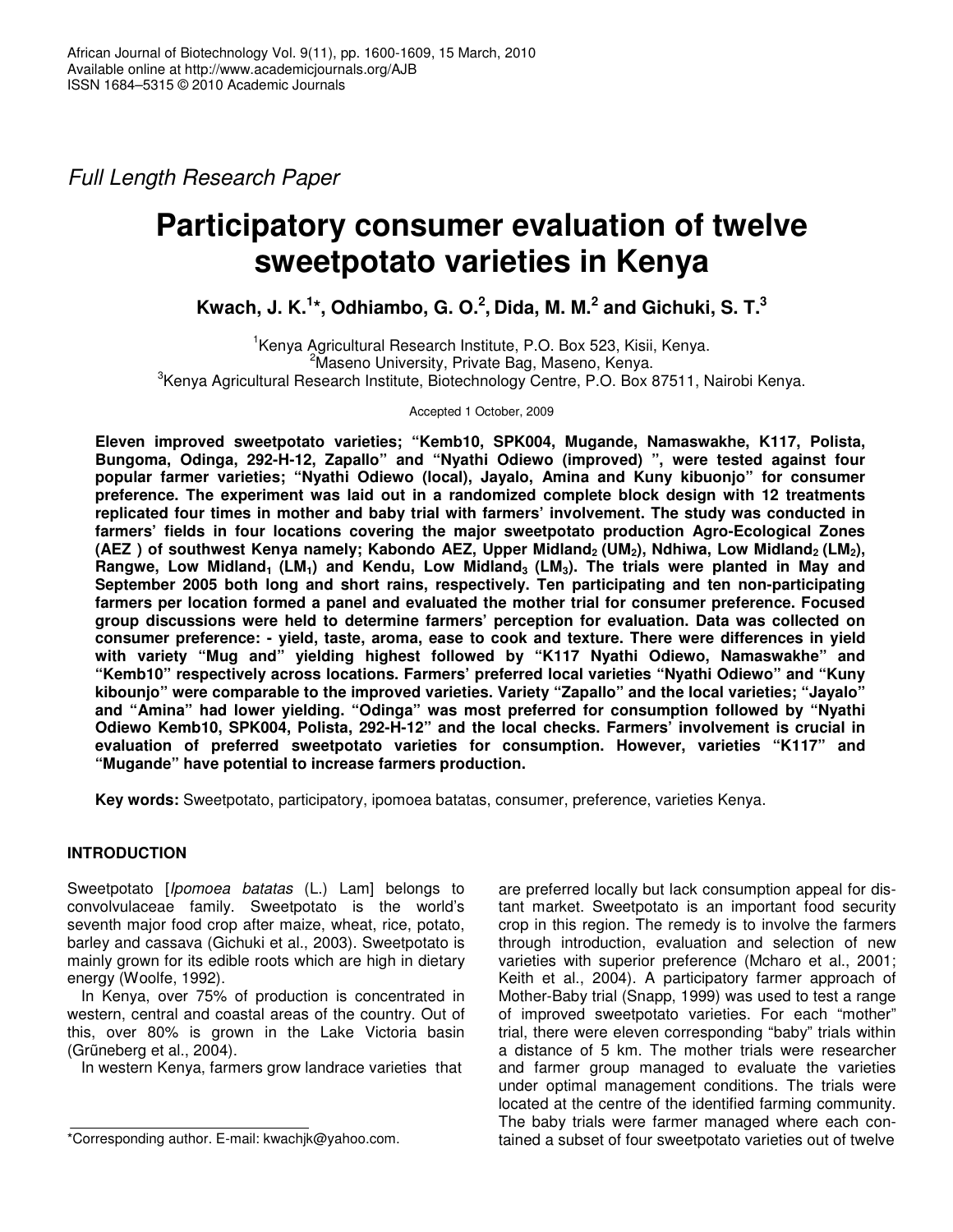varieties in the mother trials. The four subset treatments (varieties) were randomly assigned to each farmer (Snapp, 2004).

In addition to yield, other qualitative parameters that were considered by consumers include the roots taste, texture, aroma of the storage roots. All these influence consumer preference of sweetpotato (Woolfe, 1992; Kapinga et al., 2000; Opare-Obisaw et al., 2000; Marti, 2003).

In this study, potential consumer preference sweetpotato varieties have been identified by scientists from Kenya Agricultural Research Institute (KARI) and International Potato Centre (CIP) for consumer preference and acceptability.

These varieties had dry matter content of at least 27% were preferred by consumers due to their maeliness. The identified varietis are rich in  $\beta$ -carotene and may improve the nutritional status of the consumers (Hagenimana et al., 1999; Opare-Obisaw et al., 2000). Surplus production of these varieties will likely increase farmers' income and improve their livelihoods.

It has been found that consumers determine the adoption and acceptance of sweetpotato varieties therefore their preferences, fears and aspirations have to be taken into consideration before new varieties are released (Christopher et al., 1995; Martin and Rodriguez-Sosa, 1985).

Consumers preferred sweetpotato roots, with high dry matter content greater than 27%, mealy-fleshed and starchy (Omosa, 1997; Collins et al., 1998; Opare-Obisaw et al., 2000; Hagenimana et al., 2001; Keith et al., 2004).

#### **MATERIALS AND METHODS**

Four sets of experiments were undertaken in four agro-ecological zones (AEZs) for two seasons in 2005, the Long Rains (LR) and Short Rains (SR) in three locations; Kabondo Upper Midland<sub>2</sub> (UM<sub>2</sub>), Ndhiwa Low Midland<sub>2</sub> (LM<sub>2</sub>) and Rangwe Low Midland<sub>1</sub>  $(LM<sub>1</sub>)$ . In the fourth location for one season during the Long Rains at Kendu Low Midland<sub>3</sub> (LM<sub>3</sub>) that has a single cropping season (Andima et al., 2003; FAO/UNESCO, 1990; Jaetzold and Schmidt, 1982). In western Kenya Long Rains (LR) is the major rainfall season and usually starts in February and spreads to July while Short Rains (SR) is the minor rainfall season starts in August to October yearly.

#### **Rainfall received during the crop growth**

During the LR season crop growth period, Ndhiwa location received a total of 896.5 mms, Kabondo, 634.1 and Kendu, 476.2 mm. In the SR season, Ndhiwa received a total of 782.0mm and Kabondo, 316.5mm. Rangwe rainfall data was not available.

#### **Experimental approach**

A participatory Mother Baby approach involving four farmers groups; Kabondo Farmer Field School (Nyapalo), Ndhiwa Farmer Men's group (Ndonyo), Kendu Self Help group (Hocapo) and Community Health and Rangwe Agricultural workers group

(Lwaho). Mother-baby trial approach (Snapp, 1999) was used to test a range of improved sweetpotato varieties for consumer preference. For each "mother" trial, there were eleven corresponding "baby" trials within a distance of 5 km. The mother trials were researcher and farmer group managed to evaluate the varieties under optimal management conditions. The trials were located at the centre of the identified farming community. The baby trials were farmer managed where each contained a subset of four sweetpotato varieties out of twelve varieties in the mother trials. The four subset treatments (varieties) were randomly assigned to each farmer (Snapp, 2004). Each group elected eleven participating farmers who planted the baby trials. There were no replications at individual farm. The baby trials were to make the participating farmers understand the sweetpotao varieties better before requesting them to select for preference in the mother trials at harvesting.

#### **Experimental design**

The mother trial of twelve varieties was set in a randomised complete block design (RCBD) replicated four times in each location. Each variety was planted in a 3.3 x 4.0  $m^2$  plot. Sweetpotato vines were spaced 1.0 m between ridges and 0.3 m within the row. The gross plot had four rows each with twelve plants resulting in 48 plants per plot. This was managed by the researcher who collected the data and analysed statistically. The baby trials were set in a completely randomized design with four treatments (varieties); three improved varieties and one local check variety, without replication. Spacing for baby trials was the same as mother trials. This was managed by the farmers while data was collected by researcher and analysed statistically (Data not reported). The plot sizes were 6.0 x 5.0  $m^2$ . The net plot harvested for root yield for both the mother and baby trials consisted of the two rows of each variety comprising of twenty plants (2 x 2.27)  $m^2$  and was done 150 days after planting (CIP, 1999).

#### **Data collected**

Data collected during the experiment by the researcher at 90 days from planting (at vigorous vegetative stage) included number of plants planted, drought tolerance (those varieties which could not show any symptom of water stress after missing rains for one month), and early maturity (those varieties that form harvestable roots in 90 days) in the mother trials in all the four locations (data not reported).

At harvesting (150 days from planting) collected data on yield. During harvesting a sample weighing 200 gm per plot of root roots were picked at random cut into small cubes of 1 cm<sup>3</sup>, oven dried at  $80^{\circ}$ C for 24 h and dry matter content per variety determined as percentage of root dry weight to fresh weight (data not reported). Standard data collection procedures were followed according to the International Potato Centre (CIP, 1999).

#### **Consumers' selection by the farmers**

During the crop growth period in each season (three and five months) after planting at twenty farmers ten participating and ten non-participating (Table 1), per location evaluated the mother trial. Efforts were made to ensure the involvement of all gender (Table 1). Focused group discussions were held to determine farmers' perception for evaluating storage roots for consumer preference. The farmers set their own criteria (consumer preference, taste, aroma, market preference and overall acceptance) for evaluation. During the evaluation process, farmers evaluated two replications of all the twelve sweetpotato varieties per location. Each variety was scored according to the farmers' set criteria using a five point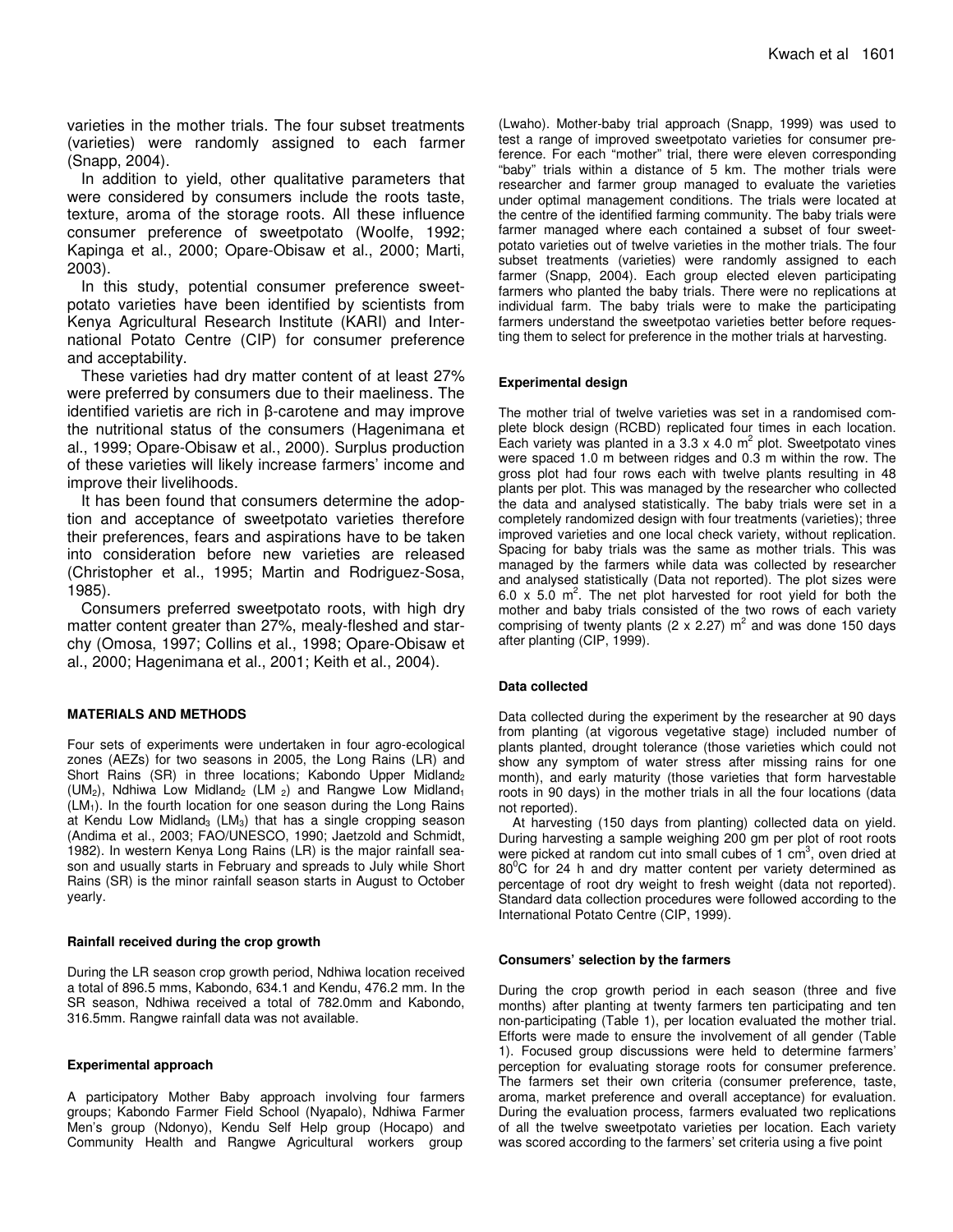| Location/socio-                | <b>Season</b> |          |          |                    |               |          |  |
|--------------------------------|---------------|----------|----------|--------------------|---------------|----------|--|
| characteristics                | Long rains    |          |          | <b>Short rains</b> |               |          |  |
|                                | <b>Ndhiwa</b> | Kabondo  | Rangwe   | Kendu              | <b>Ndhiwa</b> | Kabondo  |  |
| Age in years                   |               |          |          |                    |               |          |  |
| $1 - 25$                       | 5             | 5        | $\Omega$ | 13                 | 5             | 12       |  |
| $26 - 50$                      | 60            | 60       | 81.8     | 50                 | 60            | 60       |  |
| $51 - 75$                      | 35            | 30       | 18.2     | 31.8               | 35            | 28       |  |
| 76 and over                    | 0             | 5        | 0        | 16.6               | 0             | 0        |  |
| <b>Educational Level</b>       |               |          |          |                    |               |          |  |
| Below primary                  | 15            | $\Omega$ | 72.7     | 4.5                | 15            | $\Omega$ |  |
| Primary                        | 30            | 10       | 22.7     | 45.5               | 30            | 12       |  |
| Secondary                      | 55            | 80       | 4.5      | 36.4               | 55            | 68       |  |
| Tertiary                       | $\Omega$      | 10       | 0        | 13.6               | 0             | 12       |  |
| <b>Gender Composition</b>      |               |          |          |                    |               |          |  |
| Female                         | 70            | 50       | 55       | 70                 | 70            | 45       |  |
| Male                           | 30            | 50       | 45       | 30                 | 30            | 55       |  |
| <b>Total Number of farmers</b> | 20            | 20       | 20       | 20                 | 20            | 20       |  |

**Table 1.** Socio-Characteristics of farmers who evaluated sweetpotato varieties mother trials at different locations during 2005 cropping seasons.

scale (5 = very good, 4 = good, 3 = satisfactory, 2 = poor and 1 = very poor). A mean score 3.0 and above was rated as acceptable while below 2.5 was rated as unacceptable.

After harvesting a coded sample of roots the twelve varieties were sealed in a clear polythene bag so as to retain its characteristics then cooked. The twelve varieties were each displayed on a plate after cooking without its name identification in to avoid any biasness. The cooked roots were cut into small pieces and taste by the farmers using a cocoa beverage as this was accepted in the locations where the experiment were conducted there were some (farmers) who are strong Seventh Day Adventist Church believers who could not accept other beverages such as coffee or tea for oganoleptic tests. Farmers rinsed their mouths after tasting each variety before tasting the next variety to reduce the lingering taste of the last tasted variety. All the twelve were all tasted. A five point scale (5 = very good, 4 = good, 3 = satisfactory, 2 = poor and 1 = very poor) was used. Each farmers involved in the taste filled in a score form independently. Lastly each the twenty farmers ranked the twelve for overall acceptability the best being ranked 1 and the least was ranked 12 (CIP, 1999).

#### **Socio-characteristics of farmers who evaluation the twelve sweetpotato varieties**

A total of twenty farmers (Table 1) per location were chosen by the themselves to represent them on the evaluation day at harvesting who formed the taste pannel members. The twenty farmers used a score forms for scoring the twelve sweetpotato varieties for analysis. They comprised of different age aductional level and gender (Table 1). The total number of farmers who were present on that day were more than 50 per location per season.

#### **Data analysis**

Consumer preference data was analysed using the Statisical Analysis for Scientists (SAS) statisical package version 8. General Linear Model (GLM) for the analysis of variance (ANOVA) and mean separation using LSD ( $p \le 0.05$ ) was applied to determine

whether there were significant differences among the varieties (Gomez and Gomez, 1984; Virk and Witcombe, 2004).

# **RESULTS**

## **Fresh root yields**

Data for root yield was collected by the researcher. There were significant ( $P \le 0.05$ ) differences in fresh root yield among the varieties (Table 2). The variety "K117" had the highest fresh root yields at Ndhiwa of 27.8 tons ha<sup>-1</sup> whilst the local check variety, "Jayalo" had the lowest yields of 3.0 tons ha<sup>-1</sup> at Kendu during the long rains season. In the LR season Ndhiwa location had the highest mean fresh root yield of 20.6 tons ha $^{-1}$  while Kendu had the lowest at 9.8 tons ha $^{-1}$ .

In the LR season at Ndhiwa varieties "K117, Mugande, Improved Nyathi Odiewo and Spk004", had root yields between 20.6 - 27.8 tons ha<sup>-1</sup> while the local check variety "Kuny kibounjo" was comparable with them with a mean of 25.3 tons ha<sup>-1</sup>. In the SR season varieties "K117, Mugande, Improved Nyathi Odiewo, Kemb10 and Odinga" had root yields between 10.2-15.7 tons ha $^{-1}$  as compared with the local check "Kuny kibuonjo" with a mean of 13.2 tons ha<sup>-1</sup>. The variety "Namaswakhe" had the lowest yield of 4.8 tons ha $^{-1}$ .

In the long rains season at Kabondo the varieties "292- H-12 and Namaswakhe" were significantltly different from the varieties "K117, Nyathi Odiewo and Polista". The varieties "292-H-12, Bungoma, Kemb10, Odinga, Mugan-de, and Namaswakhe", had root yields between 17.1-21.4 tons ha<sup>-1</sup> and the local check variety "Nyathi Odie-wo" was comparable with them with root yields of 18.7 tons  $ha^{-1}$ . In the SR season varieties "Zapallo, Namaswakhe, Improved Nyathi Odiewo, Mugande, Spk004", had root yields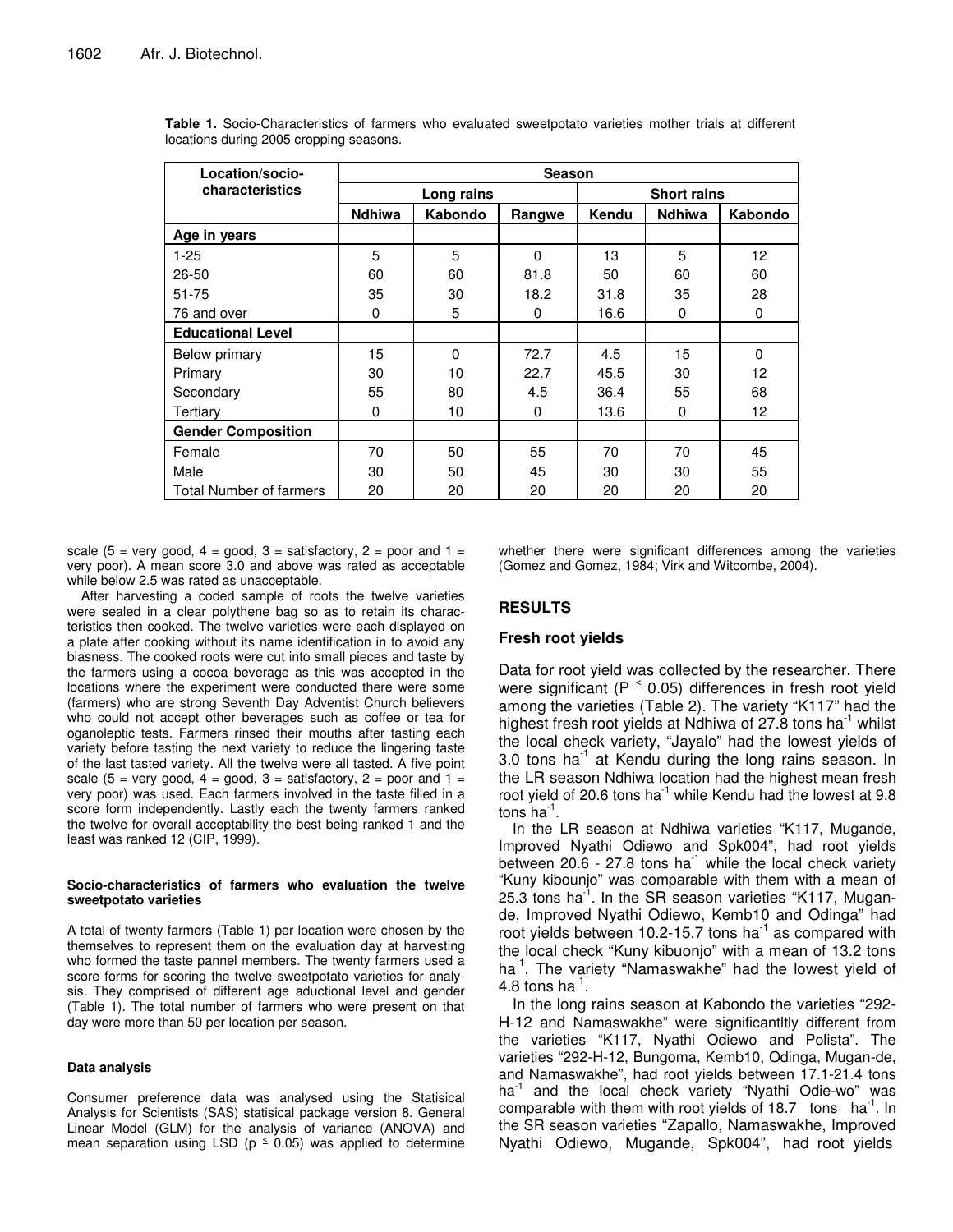| Fresh root yields tons    | <b>Season</b> |                   |                     |                  |                    |                    |  |  |
|---------------------------|---------------|-------------------|---------------------|------------------|--------------------|--------------------|--|--|
| ha <sup>-</sup> '         |               | Long rains        |                     |                  | <b>Short rains</b> |                    |  |  |
| <b>Location / Variety</b> | <b>Ndhiw</b>  | Kabondo           | Rangwe              | Kendu            | <b>Ndhiwa</b>      | Kabondo            |  |  |
| Mugande                   | 26.4 ab       | 17.1 ab           | 16.1 a              | 9.3abc           | 15.7 a             | 14.0 ab            |  |  |
| K117                      | 27.8a         | 11.2 <sub>b</sub> | 14.3ab              | 14.9 a           | 15.1 a             | 10.9 bc            |  |  |
| Improved Nyathi Odiewo    | 24.2 abc      | 13.4b             | 14.3ab              | 11.6 ab          | 14.2 abc           | 14.2 abc           |  |  |
| Namaswakhe                | 20.3 abc      | 21.4a             | 11.8 <sub>bc</sub>  | 11.0 ab          | 4.8 <sub>d</sub>   | 14.8 ab            |  |  |
| Kemb10                    | 19.2 bc       | 17.6 ab           | 11.5 <sub>b</sub> c | 11.3ab           | 10.7 bc            | 12.0 abc           |  |  |
| Odinga                    | 20.3 abc      | 17.6 ab           | $10.4 \text{ cd}$   | 11.6 ab          | 10.2 <sub>bc</sub> | 9.6 <sub>bc</sub>  |  |  |
| Local check *             | 25.3 ab       | 18.7 ab           | 7.1 ef              | 3.0 <sub>c</sub> | 13.2 ab            | $12.1$ abc         |  |  |
| Bungoma                   | 19.2 bc       | 18.7 ab           | $12.9$ abc          | $9.1$ abc        | $7.3 \text{ cd}$   | 11.2 <sub>bc</sub> |  |  |
| Spk004                    | 20.6 abc      | 15.6 ab           | 11.2 c              | 6.4 bc           | 8.4 cd             | $13.9$ abc         |  |  |
| Polista                   | 20.0 abc      | 12.6 <sub>b</sub> | 12.1 <sub>bc</sub>  | 11.2 ab          | 8.3 cd             | 11.0 bc            |  |  |
| 292-H-12                  | 16.7 c        | 21.4a             | 8.2 de              | 7.9 bc           | 6.8 cd             | 8.5c               |  |  |
| Zapallo                   | 6.6 d         | 16.2 ab           | 5.2f                | 11.0 ab          | 5.5d               | 17.8a              |  |  |
| Mean                      | 20.6          | 16.8              | 11.2                | 9.8              | 10.2               | 12.5               |  |  |
| Lsd (0.05)                | 7.9           | 7.9               | 2.9                 | 6.8              | 4.3                | 6.1                |  |  |
| CV                        | 26.8          | 23.6              | 18.3                | 18.3             | 29.7               | 14.2               |  |  |

**Table 2.** Mean fresh root yields of twelve sweetpotato varieties mother trials at different locations during 2005 cropping seasons.

Means followed by the same letter(s) in the same column are not significantly different as separated by Lsd  $p=0.05$ ˇLocal check (s) varieties: Ndhiwa- "Kuny kibuonjo"; Kabondo- "Nyathi Odiewo"; Rangwe- "Amina"; Kendu- "Jayalo"

between 13.9 - 17.8 tons ha<sup>-1</sup> as compared with the local check variety "Nyathi Odiewo" with a mean of 12.1 tons ha<sup>-1</sup>. The variety Zapallo had the highest root yield while the lowest yield was the variety "292-H-12".

In the long rains seasons at Rangwe varieties "Mugande, K117, Improved Nyathi Odiewo, Namaswakhe, Kemb10, Bungoma, Spk004", had root yields between 11.2-16.1 tons ha<sup>1</sup> while the local check variety "Amina" had a lower mean of 7.1 tons ha<sup>-1</sup>. The lowest was variety "Zapallo" with root yields of 5.2 tons ha $^{\text{-}1}$ .

In LR season at Kendu varieties "K117, Improved Nyathi Odiewo, Namaswakhe, Kemb10, Odinga, Zapallo and Polista" had root yields between 11.0 - 14.9 tons ha $^{-1}$ as compared with the local check "Jayalo" with root yields of 3.0 tons ha<sup>-1</sup> and was the lowest The variety "K117" had the highest root yield of 14 tons ha<sup>-1</sup>. The yield variation may be due to genetic potential of different varieties, climatic differences, such as amout of raifall recived by the crop during the growth period (Mcharo et al., 2001).

In short rains season, no data for Kendu was taken because it is a single season zone and Rangwe had crop failure due to drought.

## **Preference based on taste of cooked roots as scored by farmers**

There were significant (P  $\leq$  0.05) differences on taste preference of cooked roots among the varieties (Table 3). At harvest of mother trial in the LR season, the variety "Odinga" was the most preferred for taste at Kabondo and Kendu with a mean of 4.5 whilst the least preferred

variety was "Jayalo" at Kendu with a score of 1.6. In SR variety "Odinga" had the highest mean score of 4.6 at Kabondo and Ndhiwa. The least preferred was "K117" with a mean of 2.9 at Kabondo.

At Ndhiwa during the LR, the varieties; "Odinga, Kemb 10, Spk004, Improved Nyathi Odiewo, 292-H-12, Bungoma" and the local check variety "Kuny kibuonjo" were preferred for taste. In SR season varieties; "Odinga, Spk004, 292-H-12, Improved Nyathi Odiewo; Bungoma" and the local check variety "Kuny kibuonjo" were selected. The varieties "Odinga, Kemb10, Spk004, Polista, Zapallo" and the local check variety "Nyathi Odiewo" were selected for taste in LR season at Kabondo. In the SR season at Kabondo the varieties, "Odinga, Improved Nyathi Odiewo, Kemb10 Polista, Spk 004, Namaswakhe, Bungoma" and the local check variety "Nyathi Odiewo" were selected. In the LR season at Rangwe varieties; "Odinga, Kemb10, Spk004, Polista, Im-proved Nyathi Odiewo, Mugande", and the local check variety "Amina" were preferred for taste. At Kendu the varieties "Odinga, Kemb10, Polista, 292-H-12, Mugande, and Zapallo" were selected while the local check variety "Jayalo" was not preferred in the LR season.

In short rains season, no data for Kendu was taken because it is a single season zone and Rangwe had crop failure due to drought.

## **Preference based on the roots ease to cook as scored by farmers**

There were significant ( $P \le 0.05$ ) differences on the roots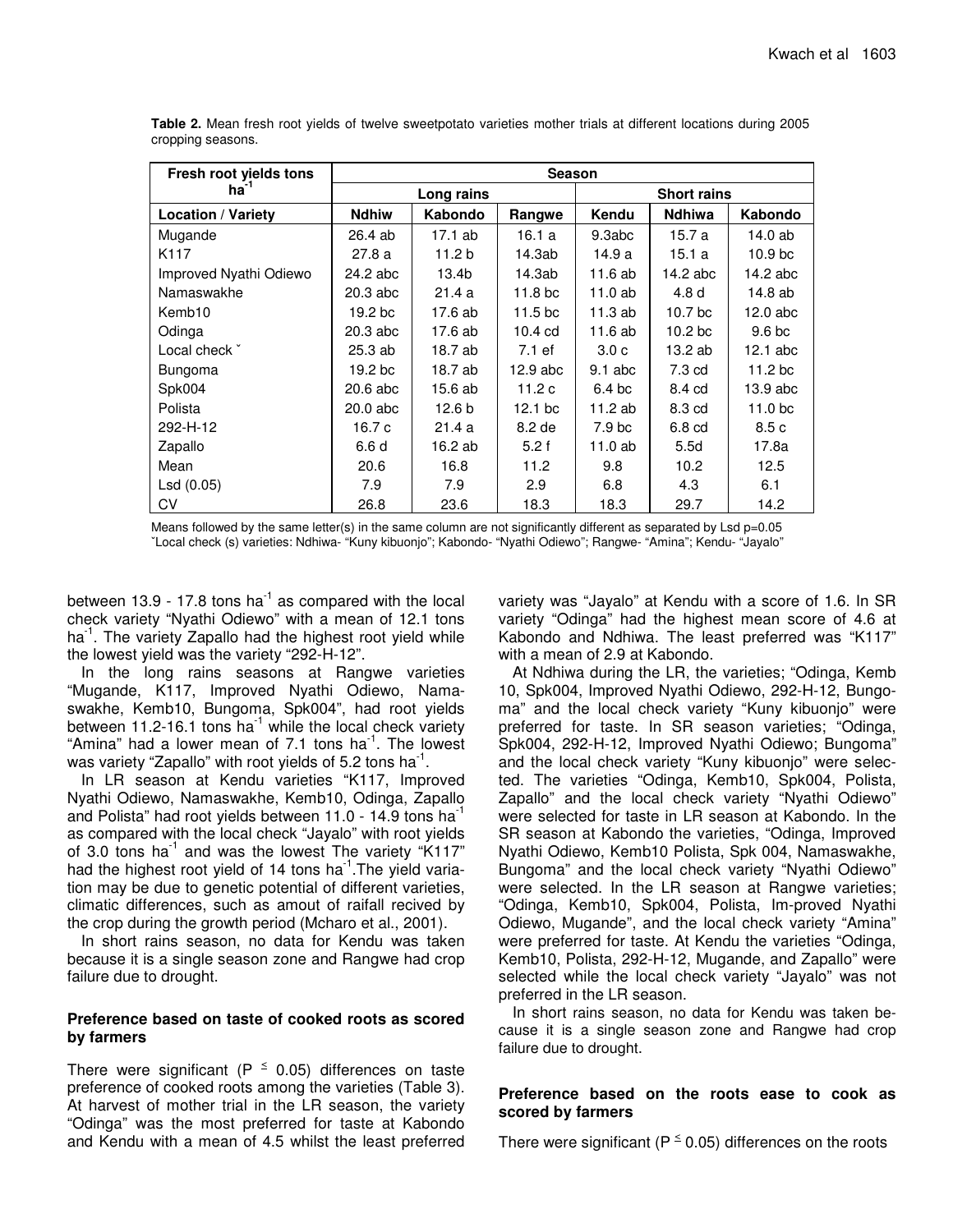| Mean taste score ~        | <b>Season</b>      |                    |                    |                    |               |                   |  |
|---------------------------|--------------------|--------------------|--------------------|--------------------|---------------|-------------------|--|
|                           | Long rains         |                    |                    | <b>Short rains</b> |               |                   |  |
| <b>Location / Variety</b> | <b>Ndhiwa</b>      | Kabondo            | Rangwe             | Kendu              | <b>Ndhiwa</b> | Kabondo           |  |
| Odinga                    | 4.2a               | 4.5a               | 4.2ab              | 4.2a               | 4.6 a         | 4.6 a             |  |
| Kemb10                    | 4.0abc             | 3.7cd              | 3.7bcd             | 4.1ab              | $4.0$ abcd    | 3.6 bcd           |  |
| Spk004                    | 4.2a               | 3.9abc             | 4.0abc             | 2.6d               | 4.5 a         | 3.7 <sub>bc</sub> |  |
| Polista                   | 3.0 <sub>e</sub>   | 4.3ab              | 4.4a               | 4.1ab              | 3.0 f         | 3.7 <sub>bc</sub> |  |
| Local check *             | 4.1ab              | 3.9abc             | 4.0abc             | 1.6e               | $4.1$ abc     | 4.0ab             |  |
| 292-H-12                  | 4.1ab              | 3.1 <sub>def</sub> | 2.8ef              | 4.1ab              | $4.1$ abc     | 3.1 cdef          |  |
| Mugande                   | 3.4 <sub>cde</sub> | 3.0 <sub>ef</sub>  | 3.7bcd             | 4.5a               | $3.5$ cdef    | 3.0 ef            |  |
| Improved Nyathi Odiewo    | 3.6abcde           | 3.2def             | 3.7bcd             | 3.1 <sub>cd</sub>  | 4.3 ab        | 3.6 bcd           |  |
| Bungoma                   | 3.7abcd            | 2.8f               | 3.4 <sub>cde</sub> | 2.6d               | 3.7 bcde      | 3.6 bcd           |  |
| Namaswakhe                | 3.4bcde            | 3.3cdef            | 3.1 <sub>de</sub>  | 2.4d               | $3.4$ def     | 3.3 cdef          |  |
| Zapallo                   | 3.2de              | 3.6cde             | 2.4f               | 3.5 <sub>bc</sub>  | 3.2 ef        | 3.1 cdef          |  |
| K117                      | 3.0e               | 1.9 <sub>q</sub>   | 2.4f               | 2.4d               | 3.0 f         | 2.9f              |  |
| Mean                      | 3.5                | 3.4                | 3.5                | 3.3                | 3.6           | 3.5               |  |
| Lsd (0.05)                | 0.6                | 0.6                | 0.7                | 0.6                | 0.6           | 0.6               |  |
| CV                        | 31.8               | 30.6               | 32.7               | 32.8               | 29.6          | 27.9              |  |

**Table 3.** Mean score by farmers of twelve sweetpotato varieties on cooked root taste at harvesting mother trials at different locations during 2005 cropping seasons.

Means followed by the same letter(s) in the same column are not significantly different as separated by Lsd p=0.05 ˇLocal check (s) varieties: Ndhiwa- "Kuny kibuonjo"; Kabondo- "Nyathi Odiewo"; Rangwe- "Amina"; Kendu- "Jayalo" "Scored by 20 farmers per location per season: scale ( $5 =$  very good,  $4 =$  good,  $3 =$  satisfactory,  $2 =$  poor and  $1 =$  very poor)

ease to cook among the varieties (Table 4). In the LR at harvest of the mother trials variety "Odinga" had highest score as the most preferred for ease to cooking at Ndhiwa with a mean score of 4.5 while the lowest was "Jayalo" at Kendu with a score of 1.5. The variety "Odinga" had the highest mean score of 4.7 at Ndhiwa whilst variety Kemb10 had the lowest with a mean score of 3.0 at Kabondo in the SR season. At Ndhiwa the varieties; "Odinga, Improved Nyathi Odiewo, Bungoma, Zapallo, Spk004, 292-H-12" and the local check variety "Kuny kibuonjo" were preferred for ease of cook in the LR season. In the SR season varieties; "Odinga, Improved Nyathi Odiewo, Bungoma, Zapallo, Mugande, K117, Spk004, 292-H-12", were selected while the local check variety "Kuny kibuonjo" was rated very low. At Kabondo varieties "Odinga, Improved Nyathi Odiewo; Polista, Zapallo, Spk004, K117" and the local check variety "Nyathi Odiewo" were preferred for ease to cook in the LR season. The varieties, "Odinga, Improved Nyathi Odiewo; Kemb10, Polista, Zapallo" and the local check variety "Nyathi Odiewo" were selected in the SR season.

In the LR season at Rangwe varieties; "Odinga, Improved Nyathi Odiewo, Bungoma, Polista, Kemb10, Mugande, Spk004" and the local check variety "Amina" were selected.

In the LR season at Kendu; varieties "Odinga, Bungoma, Polista, Zapallo, Kemb10, Mugande, K117, 292-H-12 and Zapallo" selected while the local check variety "Jayalo" was rated very low with a mean score of 1.5.

In short rains season, no data for Kendu was taken because it is a single season zone and Rangwe had crop failure due to drought.

## **Based on preference on the aroma of cooked roots as scored by farmers**

Sweet potato has different aromatic smell that varies with the variety. There were significant (P  $\leq$  0.05) differences in preference on the aroma of cooked roots among the varieties (Table 5). In the LR the variety "Odinga" significantly scored the highest as the most preferred for aroma at Kendu with a mean of 4.3 while the least preferred for aroma was local check variety "Jayalo" at Kendu with a mean score of 1.7. In the SR season the variety "Odinga" significantly scored the highest as the most preferred for aroma at Kendu with a mean of 4.5 while the least preferred was variety the K117 with a mean score of 2.8 at Kabondo. Overall, variety "Odinga" led across the locations with a mean score of 4.0 and the less preferredvariety for aroma was "K117" with a mean score of 2.4.

In the LR season at Ndhiwa varieties; "Odinga, Kemb 10, Improved Nyathi Odiewo, Spk004, Namaswakhe, Bungoma, 292-H-12" and the local check variety "Kuny kibuonjo" were preferred based on their aroma. In the SR season varieties; "Odinga, Improved Nyathi Odiewo, Kemb10, Spk004, Bungoma, Namaswakhe" and the local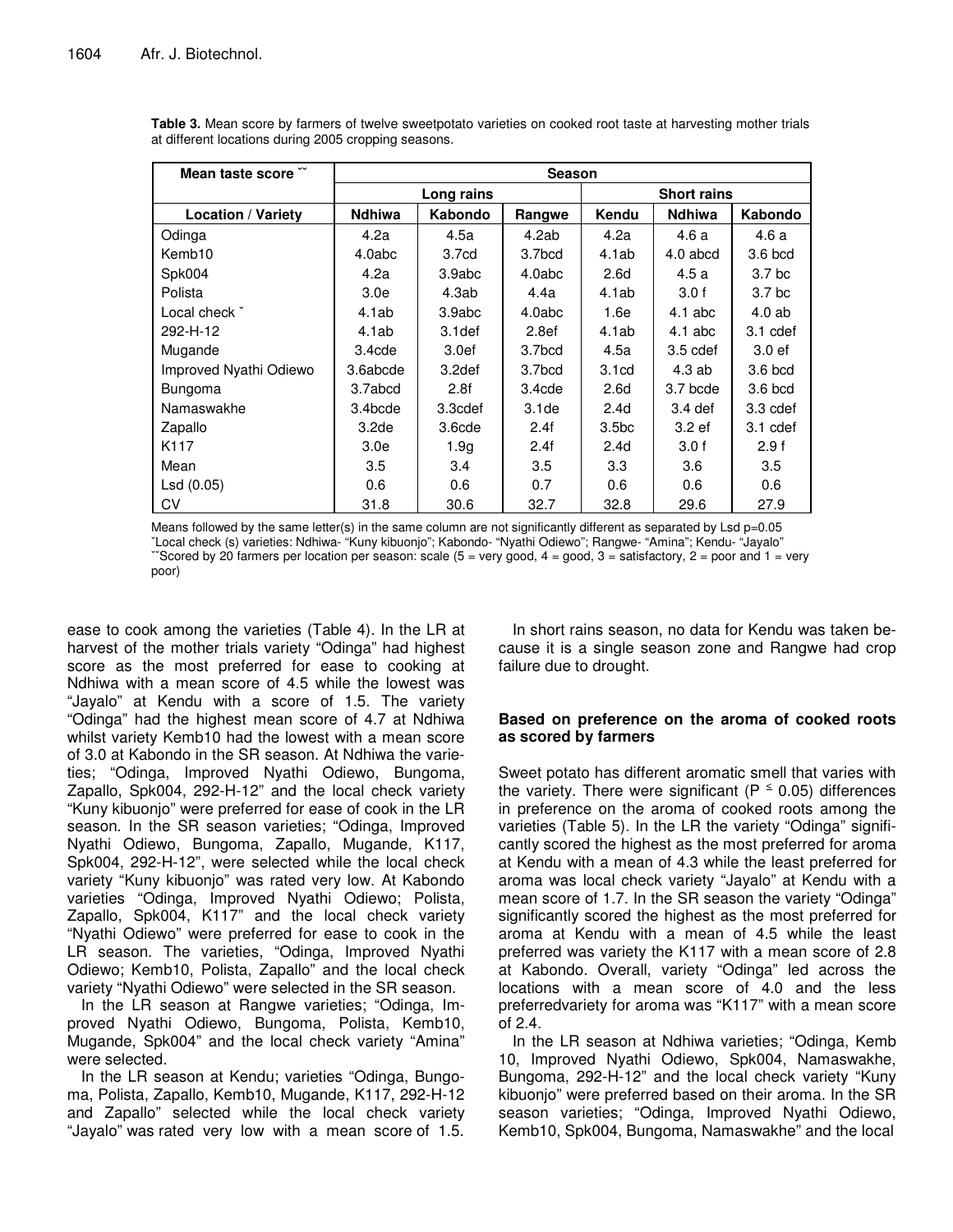| Mean ease of cook         | <b>Season</b>     |                   |                   |                    |                   |                   |  |
|---------------------------|-------------------|-------------------|-------------------|--------------------|-------------------|-------------------|--|
| score <sup>"</sup>        | Long rains        |                   |                   | <b>Short rains</b> |                   |                   |  |
| <b>LOCATION / VARIETY</b> | Ndhiwa            | Kabondo           | Rangwe            | Kendu              | <b>Ndhiwa</b>     | Kabondo           |  |
| Odinga                    | 4.0ab             | 3.5abc            | 3.6ab             | 4.5a               | 4.7 a             | 4.4a              |  |
| Improved Nyathi Odiewo    | 4.5a              | 3.6ab             | 3.6ab             | 3.5c               | 4.7 a             | 3.8 <sub>bc</sub> |  |
| Bungoma                   | 4.0ab             | 3.2bcd            | 3.8ab             | 3.9 <sub>bc</sub>  | $4.5$ ab          | 3.6c              |  |
| Polista                   | 3.5 <sub>bc</sub> | 3.9a              | 3.7ab             | 4.4ab              | 3.6 <sub>cd</sub> | 3.8 <sub>bc</sub> |  |
| Zapallo                   | 3.9abc            | 3.7ab             | 2.7 <sub>cd</sub> | 4.4ab              | 4.0 <sub>bc</sub> | $4.2$ ab          |  |
| Kemb <sub>10</sub>        | 3.7 <sub>bc</sub> | 2.9 <sub>cd</sub> | 3.9a              | 4.4ab              | 3.7 <sub>cd</sub> | 3.0 <sub>d</sub>  |  |
| Mugande                   | 3.7 <sub>bc</sub> | 2.8 <sub>d</sub>  | 3.6ab             | 4.4ab              | 3.8 <sub>b</sub>  | 3.3 cd            |  |
| K <sub>117</sub>          | 3.7 <sub>bc</sub> | 3.8ab             | 2.7d              | 3.8 <sub>bc</sub>  | 3.8 <sub>cd</sub> | $3.3 \text{ cd}$  |  |
| Spk004                    | 4.0ab             | 3.8ab             | 3.8ab             | 2.4d               | 4.0 <sub>bc</sub> | $3.5 \text{ cd}$  |  |
| 292-H-12                  | 3.9abc            | 3.2bcd            | 2.3 <sub>d</sub>  | 4.1ab              | 3.8 <sub>b</sub>  | 3.6c              |  |
| Local check *             | 3.7 <sub>bc</sub> | 3.7ab             | 3.4ab             | 1.5e               | 3.7 cd            | $3.8$ abc         |  |
| Namaswakhe                | 3.3 <sub>c</sub>  | 3.1bcd            | 3.3 <sub>bc</sub> | 2.5d               | 3.3 d             | 3.6 c             |  |
| Mean                      | 3.8               | 3.4               | 3.4               | 3.6                | 3.8               | 3.7               |  |
| Lsd (0.05)                | 0.6               | 0.6               | 0.6               | 0.6                | 0.6               | 0.5               |  |
| CV                        | 26.4              | 31.4              | 29.3              | 26.4               | 25.6              | 25.7              |  |

**Table 4.** Mean farmers score for ease cooking the roots at harvesting mother trials at different locations during 2005 cropping seasons.

Means followed by the same letter(s) in the same column are not significantly different as separated by Lsd p=0.05

ˇLocal check (s) varieties: Ndhiwa- "Kuny kibuonjo"; Kabondo- "Nyathi Odiewo"; Rangwe- "Amina"; Kendu- "Jayalo"

 $\sim$ Scored by 20 farmers per location per season: scale (5 = very good, 4 = good, 3 = satisfactory, 2 = poor and 1 = very poor)

| <b>Mean aroma scores</b>  | Season            |                   |                   |                    |                   |                   |  |
|---------------------------|-------------------|-------------------|-------------------|--------------------|-------------------|-------------------|--|
| score                     | <b>Long Rains</b> |                   |                   | <b>Short Rains</b> |                   |                   |  |
| <b>Location / Variety</b> | <b>Ndhiwa</b>     | Kabondo           | Rangwe            | Kendu              | <b>Ndhiwa</b>     | Kabondo           |  |
| Odinga                    | 4.0ab             | 3.8ab             | 3.8abc            | 4.3a               | 4.0ab             | 4.5 a             |  |
| Kemb10                    | 4.0ab             | 3.7 <sub>bc</sub> | 3.2 <sub>cd</sub> | 3.8abcd            | 4.0ab             | 3.0 <sub>d</sub>  |  |
| Spk004                    | 4.1a              | 3.7 <sub>bc</sub> | 3.6abc            | 3.4bcde            | 4.0a              | 3.2 bcd           |  |
| Improved Nyathi Odiewo    | 3.8abc            | 2.8 <sub>de</sub> | 3.8abc            | 3.3cdef            | 4.4a              | $3.2$ acd         |  |
| Polista                   | 2.9 <sub>de</sub> | 4.3a              | 3.9ab             | 4.2a               | 2.9 <sub>de</sub> | 3.2 <sub>cd</sub> |  |
| Local check <sup>o</sup>  | 3.9ab             | 3.9ab             | 4.0a              | 1.7 <sub>g</sub>   | 3.9ab             | 3.8 <sub>b</sub>  |  |
| Namaswakhe                | 4.0ab             | 3.1 <sub>cd</sub> | 3.2 <sub>cd</sub> | 3.2def             | 4.0ab             | 3.1 <sub>cd</sub> |  |
| Bungoma                   | 3.6abc            | 2.9 <sub>d</sub>  | 3.5abcd           | 2.8 <sub>ef</sub>  | 3.6 bc            | 3.5 <sub>bc</sub> |  |
| Mugande                   | 3.1cde            | 3.0 <sub>d</sub>  | 3.8abc            | 3.8abcd            | 3.1 <sub>cd</sub> | 3.3 bcd           |  |
| 292-H-12                  | 3.3bcd            | 3.1 <sub>cd</sub> | 2.9 <sub>de</sub> | 4.0ab              | 3.4 bcd           | 2.8 <sub>de</sub> |  |
| Zapallo                   | 2.9 <sub>de</sub> | 3.0 <sub>d</sub>  | 2.0f              | 3.3cdef            | 2.9 <sub>de</sub> | 3.3 bcd           |  |
| K117                      | 2.5e              | 2.2e              | 2.4ef             | 2.7f               | 2.5e              | 2.4e              |  |
| Mean                      | 3.4               | 3.3               | 3.3               | 3.4                | 3.4               | 3.3               |  |
| Lsd(0.05)                 | 0.6               | 0.6               | 0.6               | 0.6                | 0.6               | 0.5               |  |
| Cv                        | 32.1              | 30                | 32.5              | 29.9               | 31.2              | 27.7              |  |

**Table 5.** Mean farmers score on aroma preference of cooked roots at harvest of mother trials at different locations during 2005 cropping seaseons.

Means followed by the same letter(s) in the same column are not significantly different as separated by Lsd p=0.05

ˇLocal check (s) varieties: Ndhiwa- "Kuny kibuonjo"; Kabondo- "Nyathi Odiewo"; Rangwe- "Amina"; Kendu- "Jayalo"  $\sim$  Scored by 20 farmers per location per season: scale (5 = very good, 4 = good, 3 = satisfactory, 2 = poor and 1 = very poor)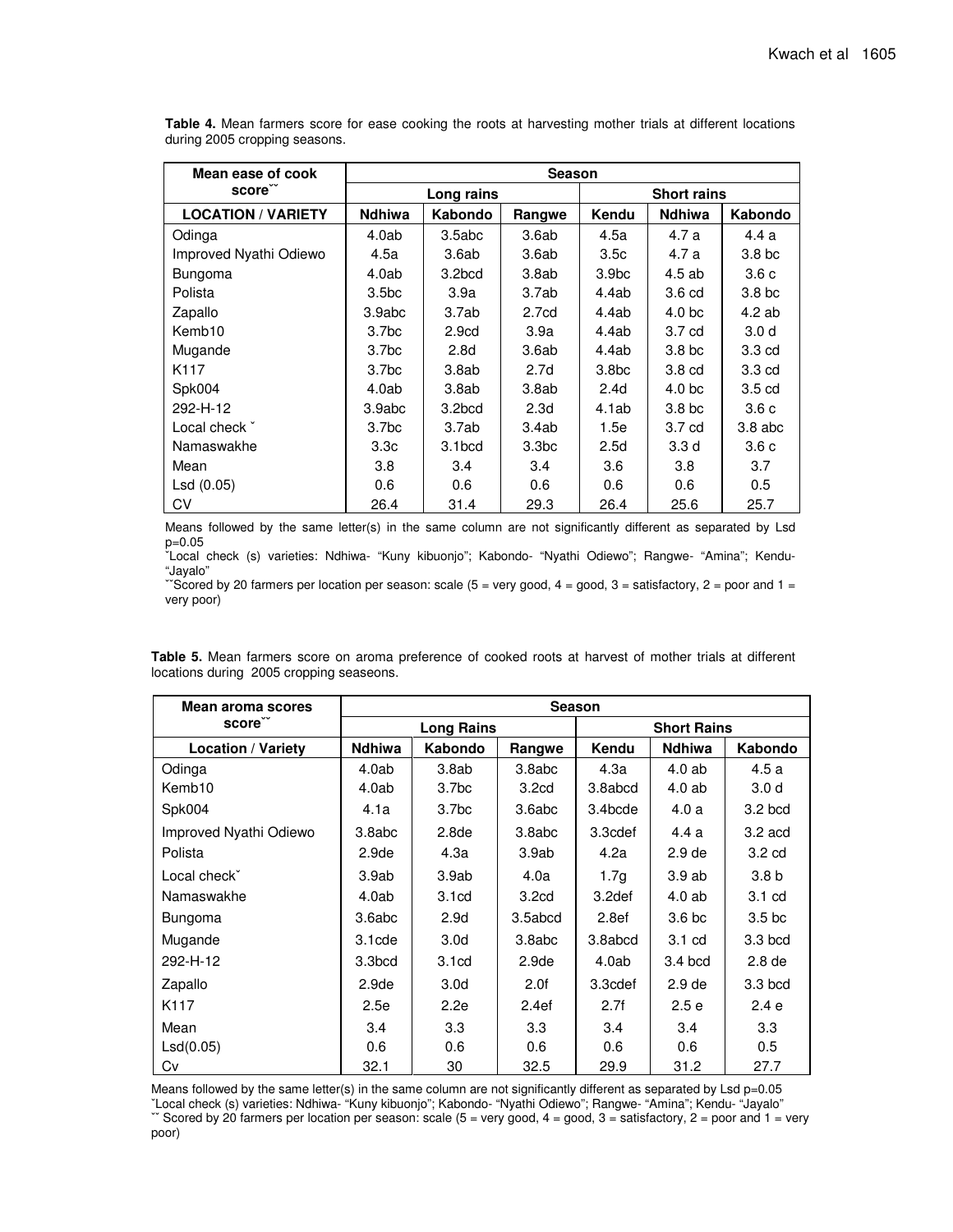| Mean texture score        | <b>Season</b>      |                   |                   |                    |                   |                  |  |
|---------------------------|--------------------|-------------------|-------------------|--------------------|-------------------|------------------|--|
|                           | Long rains         |                   |                   | <b>Short rains</b> |                   |                  |  |
| <b>Location / Variety</b> | <b>Ndhiwa</b>      | Kabondo           | Rangwe            | Kendu              | <b>Ndhiwa</b>     | Kabondo          |  |
| Odinga                    | 4.4a               | 4.3 <sub>c</sub>  | 3.2 <sub>cd</sub> | 4.5a               | 4.4 a             | 4.6a             |  |
| Spk004                    | 4.4a               | 3.8abc            | 3.9ab             | 2.8 <sub>d</sub>   | 4.4 a             | 3.6 <sub>b</sub> |  |
| 292-H-12                  | 4.2a               | 3.4 <sub>cd</sub> | 3.4bcd            | 4.1ab              | $4.1$ ab          | 3.2 <sub>b</sub> |  |
| Kemb <sub>10</sub>        | 4.0ab              | 3.7abc            | 3.3bcd            | 4.4a               | $4.0$ ab          | 3.1 <sub>b</sub> |  |
| Improved Nyathi Odiewo    | 4.0ab              | 3.0 <sub>de</sub> | 4.0a              | 3.7 <sub>bc</sub>  | 4.4 a             | 3.1 <sub>b</sub> |  |
| Polista                   | 3.3 <sub>cd</sub>  | 4.0ab             | 3.9ab             | 4.3ab              | 3.3 <sub>cd</sub> | 3.7 <sub>b</sub> |  |
| <b>Bungoma</b>            | 4.0ab              | 3.4bcd            | 3.3bcd            | 3.7 <sub>bc</sub>  | $4.0$ ab          | 3.1 <sub>b</sub> |  |
| Zapallo                   | 3.5bcd             | 3.7abc            | 3.1 <sub>cd</sub> | 4.1ab              | $3.5$ bcd         | 3.4 <sub>b</sub> |  |
| Mugande                   | 3.5 <sub>bcd</sub> | 2.9 <sub>de</sub> | 3.2 <sub>cd</sub> | 4.1ab              | $3.5$ bcd         | 3.4 <sub>b</sub> |  |
| Local check <sup>*</sup>  | 3.8abc             | 4.2a              | 3.7abc            | 1.5e               | $3.8$ abc         | 3.6 <sub>b</sub> |  |
| K <sub>117</sub>          | 3.3 <sub>cd</sub>  | 2.5e              | 3.0 <sub>d</sub>  | 3.3 <sub>cd</sub>  | 3.3 <sub>cd</sub> | 3.2 <sub>b</sub> |  |
| Namaswakhe                | 3.1 <sub>d</sub>   | 3.0 <sub>de</sub> | 3.5abcd           | 3.2 <sub>cd</sub>  | 3.1 <sub>d</sub>  | 3.2 <sub>b</sub> |  |
| Mean                      | 3.7                | 3.5               | 3.5               | 3.6                | 3.7               | 3.4              |  |
| LSd(0.05)                 | 0.6                | 0.5               | 0.6               | 0.5                | 0.6               | 0.6              |  |
| Cv                        | 27.4               | 27.7              | 28.6              | 25.3               | 26.8              | 30.0             |  |

**Table 6.** Mean farmers score on cooked roots texture preference at harvest mother trials at different locations during 2005 cropping seaseons.

Means followed by the same letter(s) in the same column are not significantly different as separated by Lsd  $p =$ 0.05

ˇLocal check (s) varieties: Ndhiwa- "Kuny kibuonjo"; Kabondo- "Nyathi Odiewo"; Rangwe- "Amina"; Kendu- "Jayalo"

 $\degree$ Scored by 20 farmers per location per season: scale (5 = very good, 4 = good, 3 = satisfactory, 2 = poor and 1 = very poor).

check variety Kuny kibuonjo were preferred.

"Nyathi Odiewo" was preferred based on aroma. In the Short Rains season varieties, "Odinga, Improved Nyathi Odiewo; Mugande, Zapallo Bungoma" and the local check variety "Nyathi Odiewo" were preferred. At Rangwe in the LR season the varieties; "Odinga, Improved Nyathi Odiewo, Spk004, Bungoma, Polista, Mugande" and the local check variety Amina were preferred. In the LR season at Kendu varieties ""Odinga, Kemb10, Polista, Spk004, 292-H-12 and Zapallo" were preferred while the local check variety Jayalo was least preferred.

In short rains season, no data for Kendu was taken because it is a single season zone and Rangwe had crop failure due to drought.

## **Preference based on cooked root texture as scored by farmers**

There were significant (P  $\leq$  0.05) differences on preference of cooked root texture among the varieties (Table 6). Variety "Odinga" was significantly scored the highest as the most preferred for texture in Kabondo with a mean of 4.6 while the less preferred texture was local variety Jayalo in Kendu with a mean score of 1.5. Overall "Odinga" led across the locations with a mean score of 4.2 and the less preferred for texture were K117 and Namaswakkhe with a mean score of 3.1.

In the LR season at Ndhiwa, varieties; "Odinga, Kemb 10, Improved Nyathi Odiewo, Spk004, Namaswakhe, Bungoma, 292-H-12" and the local check variety "Kuny kibuonjo" were preferred based on their texture. In the SR season, varieties; "Odinga, Improved Nyathi Odiewo, Kemb10, Spk004, Bungoma" and the local check variety "Kuny kibuonjo" were preferred. At Kabondo in the LR season the varieties; "Spk004, Kemb10, Namaswakhe, Polista" and the local check variety "Nyathi Odiewo" were preferred on the basis of texture. In the same location in the SR season varieties, "Odinga, Improved Nyathi Odiewo; Mugande, Zapallo, Bungoma" and the local check variety "Nyathi Odiewo" were preferred based on their texture. In the LR season at Rangwe, varieties; "Odinga, Improved Nyathi Odiewo, Spk004, Bungoma, Polista, Mugande" and the local check variety "Amina" were preferred for texture. In the LR season at Kendu varieties "Odinga, Kemb10, Polista, Spk004, 292-H-12 and Zapallo" were preferred while the local check variety "Jayalo" was not preferred.

In short rains season, no data for Kendu was taken because it is a single season zone and Rangwe had crop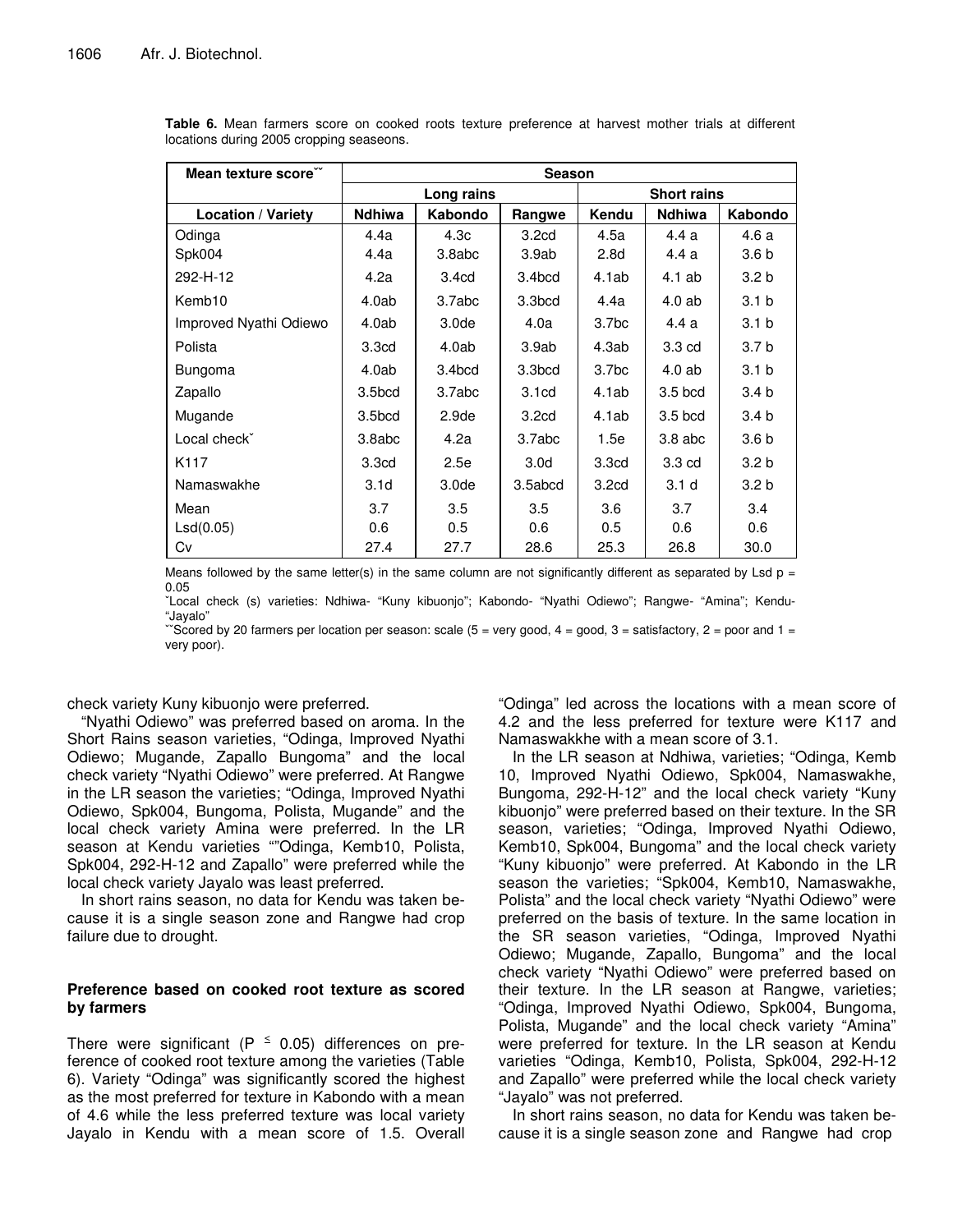| Mean root overall         | Season     |                   |         |                    |                  |                   |  |
|---------------------------|------------|-------------------|---------|--------------------|------------------|-------------------|--|
| acceptability rank ~      | Long rains |                   |         | <b>Short rains</b> |                  |                   |  |
| <b>LOCATION / VARIETY</b> | Ndhiwa     | <b>Kabondo</b>    | Rangwe  | Kendu              | <b>Ndhiwa</b>    | Kabondo           |  |
| Odinga                    | 4.3de      | 3.8 <sub>c</sub>  | 6.6cd   | 1.6 <sub>q</sub>   | 1.7 a            | 1.4d              |  |
| Kemb <sub>10</sub>        | 4.7de      | 5.9abc            | 6.9c    | 5.7def             | 2.8 <sub>e</sub> | 7.7ab             |  |
| Spk004                    | 3.5e       | 6.9ab             | 6.3cd   | 8.0 <sub>bc</sub>  | 2.3 <sub>e</sub> | 6.0 <sub>bc</sub> |  |
| Improved Nyathi Odiewo    | 6.3abd     | 6.3ab             | 3.7f    | 6.3cdef            | $6.3$ bcd        | 6.5 <sub>bc</sub> |  |
| Polista                   | 8.2a       | 6.0ab             | 3.9f    | 5.0ef              | 8.2a             | 6.2 <sub>bc</sub> |  |
| 292-H-12                  | $5.3$ cde  | 7.1ab             | 8.9ab   | 4.7f               | 5.5d             | 7.0 <sub>bc</sub> |  |
| Zapallo                   | 5.0cde     | 5.3 <sub>bc</sub> | 10.4a   | 6.6bcde            | 5.7 acd          | 5.9 <sub>bc</sub> |  |
| <b>Bungoma</b>            | 6.6abc     | 6.4ab             | 6.2cd   | 8.0 <sub>bc</sub>  | 6.5 abcd         | 6.0 <sub>bc</sub> |  |
| Mugande                   | 7.6ab      | 7.3ab             | 6.0cde  | 4.5f               | $7.4$ abc        | 7.1 <sub>bc</sub> |  |
| Local check *             | 5.8cd      | 6.3ab             | 4.4ef   | 11.1a              | 5.8 cd           | 6.5 <sub>bc</sub> |  |
| Namaswakhe                | 7.8a       | 5.7abc            | 4.8cdef | 7.6bc              | 7.8ab            | 6.6 bc            |  |
| K <sub>117</sub>          | 7.5ab      | 7.5a              | 7.6bc   | 7.2bcd             | $7.5$ abc        | 9.4 a             |  |
| Mean                      | 6.4        | 6.2               | 6.3     | 6.4                | 6.2              | 6.3               |  |
| LSd(0.05)                 | 1.9        | 2.1               | 1.8     | 1.7                | 1.8              | 1.9               |  |
| CV                        | 31         | 26.1              | 27.7    | 33.1               | 28.7             | 29.6              |  |

**Table 7.** Mean farmers rank on cooked overall roots acceptability at harvest of mother trials at different locations during 2005 cropping seasons.

Means followed by the same letter(s) in the same column are not significantly different as separated by Lsd  $p = 0.05$ ˇLocal check (s) varieties: Ndhiwa- "Kuny kibuonjo"; Kabondo- "Nyathi Odiewo"; Rangwe- "Amina"; Kendu- "Jayalo" ˇˇRanked by 20 farmers per location per season: scale 1 - 12 (1 very highly accepted, - 12 very poorly accepted).

failure due to drought.

## **DISCUSSION**

#### **Preference for overall acceptability as ranked by farmers**

Overall the farmers ranked the twelve varieties giving the best as rank number 1 while the least preferred was ranked 12. There were significant ( $P = 0.05$ ) differences on overall acceptability among the varieties (Table 7). Variety, "Odinga" most accepted ranked as with a mean of 1.6 in the LR season at Kendu and in the same location variety Jayalo was the least accepted ranked number 11.1. In SR season "Odinga" was significantly accepted, ranked number 1.4 at Kabondo whilst variety K117 was significantly least accepted, ranked 9.4 at Kabondo location. The two varieties were significantly different from each other In the LR season, at Ndhiwa varieties; "Odinga, Kemb10, Spk004, Improved Nyathi Odiewo, 292-H-12, Zapallo" and the local check variety "Kuny kibuonjo" were overally accepted. In the Short Rains season, varieties; "Odinga Kemb10, Spk004, 292- H-12, Zapallo" and the local check variety "Kuny kibuonjo" were accepted.

In Long Rains season at Kabondo varieties; "Odinga, Kemb10, Zapallo, Namaswakhe and Polista" were accepted while the local check variety "Nyathi Odiewo" was not accepted. In the SR season varieties, "Odinga, Spk004, Polista, Zapallo and Bungoma" were accepted while the local check variety "Nyathi Odiewo" was not accepted.

At Rangwe in the Long Rains season, varieties; "Spk004, Improved Nyathi Odiewo, Polista, Bungoma, Mugande, Namaswakhe" and the local check variety "Amina" were accepted.

At Kendu, in the Long Rains season, varieties "Odinga, Kemb10, Improved Nyathi Odiewo, Polista, Spk004, 292- H-12 and Mugande" were accepted while the local check variety "Jayalo" was least acceptable due to its poor yields, taste and was also highly affected by viruses. Selection for market, preference for colour of root skin taste and aroma also vary with the locality. Martin and Rodriguez-Sosa (1985) on their work in Puerto-Rico on preference for colour, sweetness and mouth feel of sweetpotato reported that significance differences occur from one location to the other as some score one criteria high, the other very low they attributed this to individual differences, cultural affiliations and even sex differences amongst the groups. This might have been attributed to individual differences on taste and preferences, cultural affiliations, even sex differences amongst the groups, geographical locations. Similarly this study concurs with Hagenimana et al. (2001) who reported that some varieties differed in preferences than others of orange fleshed sweetpotato in western Kenya. Similarly Keith et al. (2004) reported that in rural communities in Africa are thought to be cautious about accepting foods substantially different in colour and taste from those they are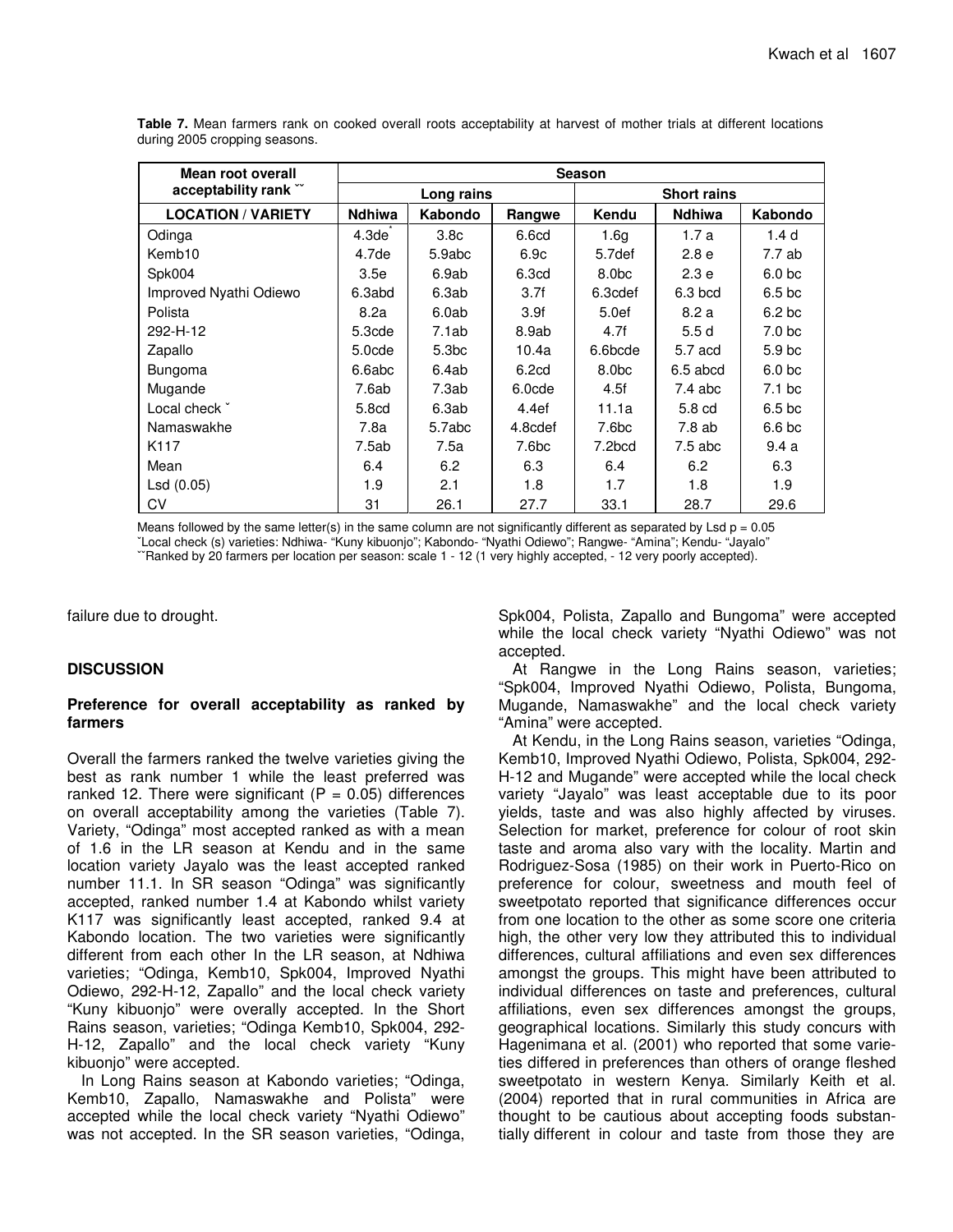used to in Tanzania. There were significant differences in colour, aroma, taste texture and yields. This could have led to differences in overall acceptability. The variety "K117" was ranked very high for consumption at Kendu and very low at Kabondo. This might have been attributed to the variety "K117" having high yields potential. Kendu, being a dry area with deficit in sweetpotato production, so any high yield variety could be accepted as opposed to Kabondo location which is a high potential zone and has a surplus producer consumption and commercial market. "Zapallo" was ranked highly for ease to cook of other varieties. Overally, variety "Odinga" was most preferred variety across locations likely due to its taste, market, colour of skin and flesh while the least was K117 which is white skinned and less market preference

Farmers used various criteria for selecting sweetpotato for consumption; taste, ease to cook, aroma, and root texture. The study showed that there were significant differences amongst the varieties across locations. There were also variations per location. Farmers clearly selected variety "Odinga" as most preferred, varieties; "Kemb 10, Spk004, Polista" and local check varieties "Nyathi Odiewo and Kuny kibuonjo" were equally preferred for consumption, based on roots taste, ease of cook, aroma and texture. However, the varieties "K117, Zapallo, Namaswakhe and Bungoma" were less preferred because of poor taste, low dry matter and watery. Consitently six improved varieties "Odinga, Kemb10, Improved Nyathi Odiewo, Spk004, Polista Kuny kibuonjo and 292-H-12", were selected for consumption based on their preference for, taste, ease to cook, aroma and texture of the roots. The varieties "K117 and Mugande" led on yiled.this suggests that the newly introduced varieties could be adopted by producers for consumer demand.

In short rains season, no data for Kendu was taken because it is a single season zone and Rangwe had crop failure due to drought.

# **Conclusions**

Six improved varieties "Odinga, Kemb10, Improved Nyathi Odiewo, Spk004, Polista Kuny kibuonjo and 292- H-12",were selected for consumption based on their preference for, taste, ease to cook, aroma, and texture of the roots. However the varieties "K117, Zapallo, Namaswakhe and Bungoma" were less preferred because of roots poor taste, low dry matter and watery. Based on yields the farmers preferred, "Mugande, K117, Improved Nyathi Odiewo, Namaswakhe, Kemb10 and Odinga". A breeding program to incorporate the good consumer preference traits might increase preference to consumers.

# **ACKNOWLEDGEMENTS**

I wish to thank McKnight Foundation Collaborative Crop

Research Program East Africa Sweetpotato Diversity Project and the Kenya government through the Director KARI, for the resources. Special thanks to farmers who participated.

## **REFERENCES**

- Andima D, Kwach J, Magenya O, Tana P, Oloo J (2003). Participatory rural appraisal of the farming systems of south west Kenya 2002. In Assessment of genetic diversity, farmer participatory breeding and sustainable conservation of East Africa sweetpotato germplasm (Grant no. 02-476). Annual report 1<sup>st</sup>April 2002-31<sup>st</sup>March 2003 KARI Lousiana State University, Austrian Research Centre, Seibersdorf, CIP, Lake Zone Agricultural Research and Development Institute, KARI, NARL, Nairobi, Kenya.
- Christopher W, Gregory J, Best SR, Wiersema S (1995). Adding values to root and root crops. A manual on product development. Centre International de Agriculture Tropical (CIAT). Publication N. 247. Apartado Aereo 6713, Cali, Cololumbia. p. 166
- CIP (International Potato Centre) (1999). Sweetpotato facts production, utilization, consumption, feed use. Apartado Lima, Peru.
- Collins W, Carey EE, Mok G, Thompson P, Zhang DP (1998). Utilization of sweetpotato genetic resources to develop insect resistance*.* In Global plant genetic resources for insect resistant crops. Clement SL and Queensberry SS (eds) CRC, press Boca, Raton Florida USA. pp. 193-200.
- FAO/UNESCO (1990). FAO/UNESCO Soil classification Map of the World Legend. Department of soil science and Agronomy, Lithuania University of Agriculture. Kaunas, Lithuania.
- Gichuki ST, Berenyi M, Zhang D, Hermanan M, Schmidit J, Glusst J, Burge K (2003). Genetic diversity in sweetpotato in relationship to geographical sources. Genet. Crop Evol. 50: 429-437.
- Gomez KA, Gomez AA (1984). Statisical procedure for agricultural research, A Wiley-Interscience Publication. 2<sup>nd</sup> Ed. John Wiley and Sons. New York.
- Grüneberg JW, Abidin E, Ndolo P, Pareira CA, Hermanan M (2004). Variance component estimations and allocations of resources for breeding sweetpotato under East African conditions. Plant Breed. 123: 311-316.
- Hagenimana V, Carey EE, Gichuki ST, Oyunga MA, Imunga JK (1999). Carotenoid contents in fresh dried and processed sweetpotato products. Ecol. Food. Nutr. 37: 455-473.
- Hagenimana V, Low J, Anyango M, Kurz K, Gichuki ST, Kabira J (2001). Enhancing vitamin A intake in young children in western Kenya: Orange-fleshed sweetpotato and women farmers can serve as key entry points. Food Nutr. Bull. 22: 376-387.
- Jaetzold R, Schmidt H (1982). Farm management handbook of Kenya Volume II. Natural conditions and farm management information. Parva West Kenya. Ministry of Agriculture and GTZ, Nairobi. Kenya. p. 397.
- Kapinga R, Rugutu C, Carey T, Rees D, Chirima B, Amuor R, Ruiza E (2000).Tanzania sweetpotato varieties and their associate acceptable qualities by end users. In African potato association conference proceeding. 5: 527-530.
- Keith T, Rwiza E, Nyango A, Amuor R, Ngendello KR, Jolliffe DF (2004). The use of sensory evolution and consumer preference for the selection of sweetpotato cultivars in East Africa. J. Sci. Food Agric. 84(8): 791-799.
- Marti RH (2003). Estimation of sample size in skin and flesh colour measurements of dry flesh sweet potato (*Ipomoea batata* (L) Lam) Sci. Hortic. 98: 331-336.
- Martin FW, Rodriguez-Sosa EJ (1985). Preference for colour, sweetness and mouth feels of sweetpotato in Puerto-Rico. Journal of the University of Puerto-Rico. 69: 99-106.
- Mcharo M, Carey EE, Gichuki ST (2001). Performance of selected sweetpotato varieties in Kenya. Afr. Crop Sci. 9: 49-59.
- Omosa M (1997). Current and potential demand for fresh and processed sweetpotato products in Nairobi and Kisumu, Kenya. Social Science Department Working Paper No.1997.1. Post harvest management, marketing, program. International Potato Centre, Lima,